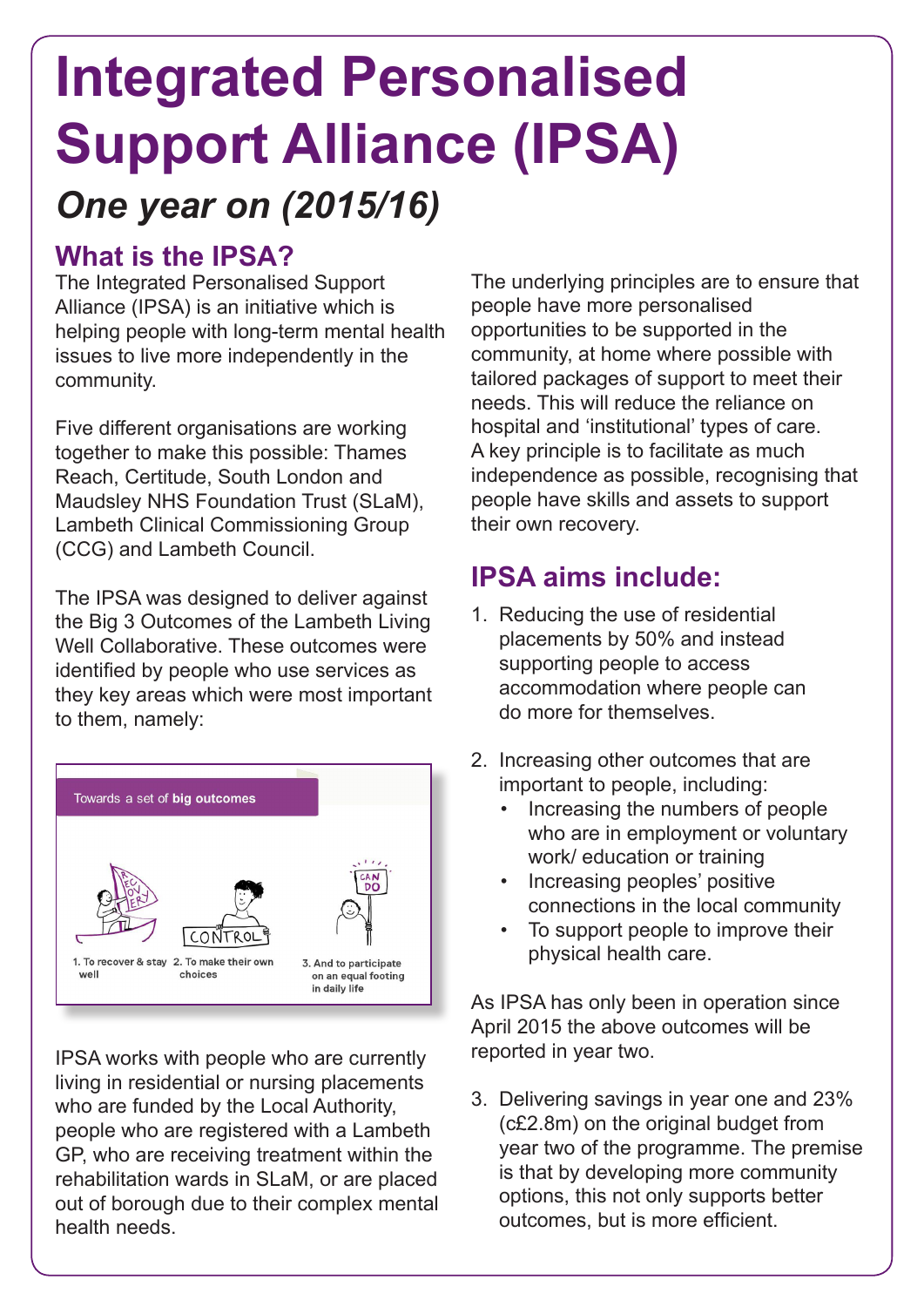

### **What have we achieved in year one?**

We have achieved a lot in year one and learnt a great deal. We have demonstrated that IPSA is capable of achieving its primary aim of supporting people to move out of residential care into less supported, more independent accommodation.

- 1. We have identified community alternatives to inpatient admission which has led to a reduction of 60% admission rates to inpatient rehabilitation wards in Lambeth. We have been able to achieve this by:
	- The development of an Alliance Rehabilitation Team (ART), an integrated team of voluntary sector staff, social workers, nurses, occupational therapists, consultant psychiatrists to intensively support people in their homes who would have previously entered hospital.
	- The development of a seven bedded intensive community rehabilitation service in Streatham provided by Certitude. This service is supported by voluntary sector staff who provide day to day support and personalised activities such as healthy eating, exercise, development of daily living skills. A psychiatrist, occupational therapist and psychologist also provides in-reach. People are able to remain in this scheme for up to 6 months.
	- We have worked with Look Ahead, a voluntary sector provider to develop

#### a **Medication Management Service**.

This service helps people to learn about their medication and supports them to take their medication at home, sometimes for up to twice a day seven days a week, rather than needing to move to a more supported environment.

For those people who continue to require inpatient rehabilitation admission, we have provided outreach from the ART to support people to identify housing needs more quickly, develop friendships and community connections, and to support people with personal budgets to help them in their recovery.

 *Duwayne\* became chronically*  **"***unwell when he was 18 years old and spent 7 years in many of the rehabil itation units on various secure wards across Greater London. He stated that he had lost all hope of ever leaving hospital, and his family also had very little faith in him ever being able to live in the community.*

*In January 2016 Duwayne was introduced to Certitude's service in Streatham.Over the last six months, Duwayne has accomplished so much in a short span of time. He has reestablished a routine that has enabled him to keep mentally well, takes care of and maintains his living space with very little support from staff and is involved in various activities outside of the home. He recently said 'I've started to go to football with Certitude.* 

*I love football – I forgot how much I love playing it'. Duwayne demonstrates on a daily basis his determination to live independently and has also re-established a positive relationship with his mother.* **"**

*\*name has been changed.*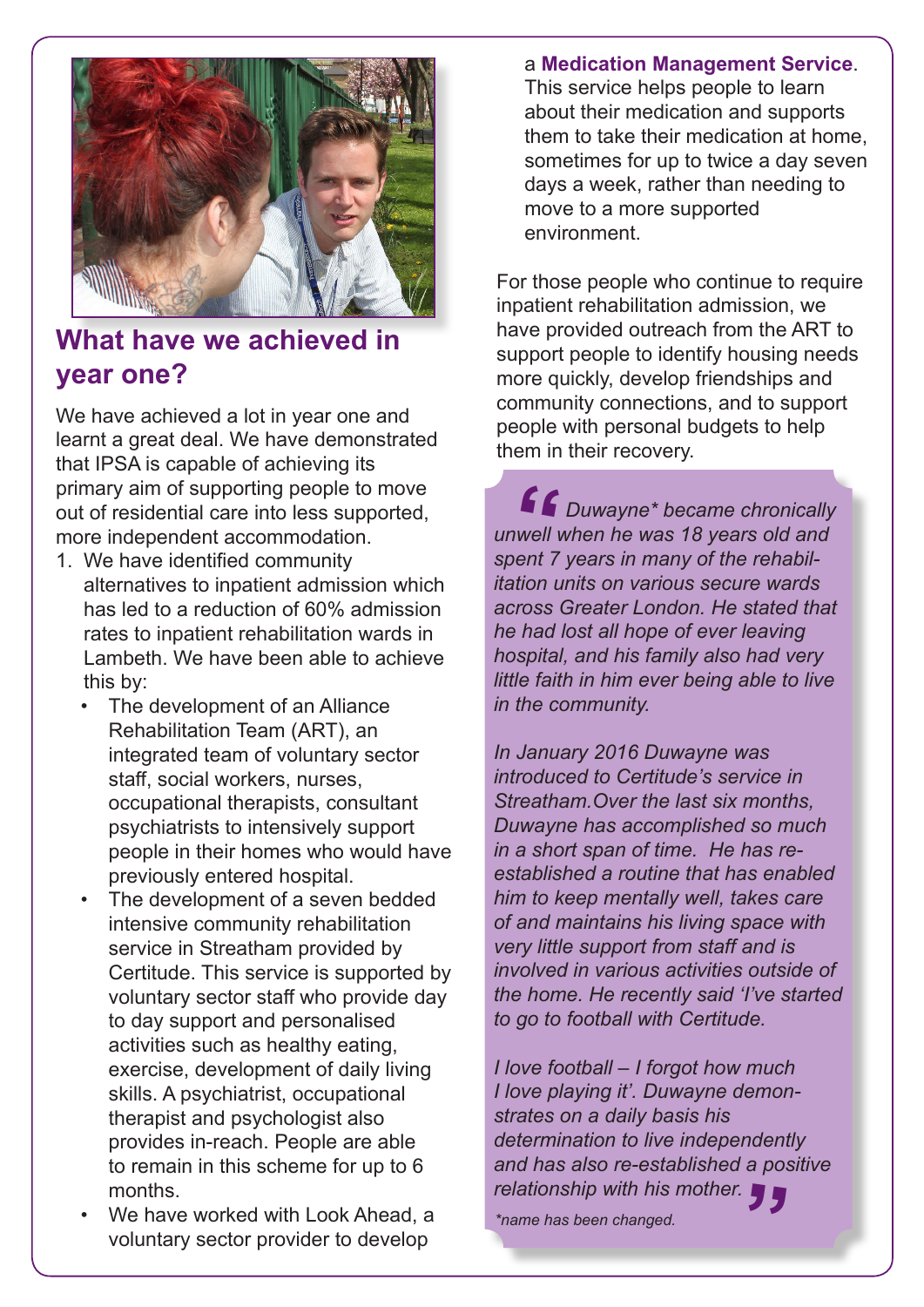We have also developed a 'shared care' approach whereby the IPSA purchases medication packages of care. People can return home, but visit the ward to take their medication which cannot be administered in the community.

2. We have supported 65 people in rehabilitation and residential care placements to move to alternative accommodation or back home with support.

We have reduced the entrance rate to residential care by 67% and have increased the numbers of discharges from residential care by 30%. We have been able to do this by developing more personalised supported living accommodation.

Examples of this include 9 apartments in Brixton, provided by Certitude offering 24 hour round the clock support. This is situated above a peer support hub where people who have lived experience of using mental health services can support each other to develop friendships and build community links.

Thames Reach, within the **BRiL** (Brokerage and Resettlement in Lambeth) Project is also purchasing up to 20 flats on the open market, supported by social investment finance, to enable people to live independently. To date five people have benefited from this.

We have set up an IPSA Panel and **IPSA Advice Surgery.** Staff from SLaM and the Council can attend these surgeries and members of the ART will be available to give advice on how to support people with a more personalised offer so that they may avoid the need for in-patient support or residential care.

We recognise that it has been difficult for staff to keep up to date with all of the housing options available, both those specifically available to people with mental health needs, as well as wider opportunities via the Council, and hence we have developed a Housing Directory.

 *Janet\* moved to her apart-***"***ment in Brixton following a 2 year stay on a rehabilitation unit. Before being detained in hospital, Janet had always lived in her mother's house. The ward helped her to stabilise her mental health but she still tended to stay in bed and became isolated, disengaging from her family.* 

*During the time that Janet has been at Railton Road she has established a great relationship with the support staff and in particular her key worker. During key work sessions she would be asked about the things she would like to add to her life. She said she wanted a better relationship with her sister and brother and would very much like to be involved in outdoor activities, as well as exploring London.* 

*She started going to the Wellbeing centre workshops in Clapham Common and took up painting classes and yoga. Janet is now also attending the Life Drawing Sessions held every month at Railton Road.*

*Establishing meaningful relationships and focusing on the things that are important to Janet has been crucial in changing many aspects of her life for the better. The process of rebuilding her relationship with her siblings is still ongoing, but with time and encouragement Janet will achieve what she has set out to do.* **"**

*\*name has been changed.*